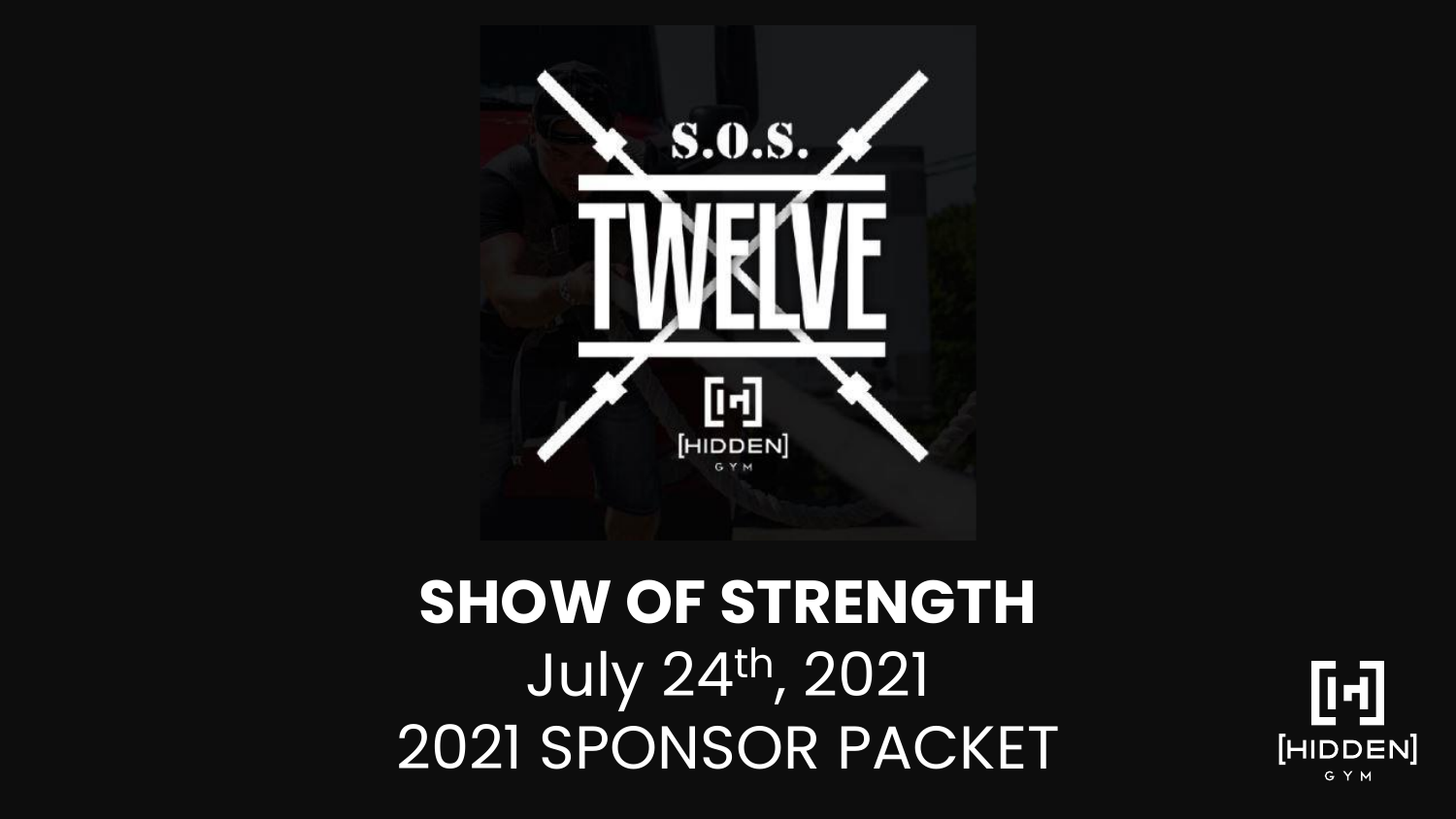

#### **STRENGTH EVENTS, DONE RIGHT.**

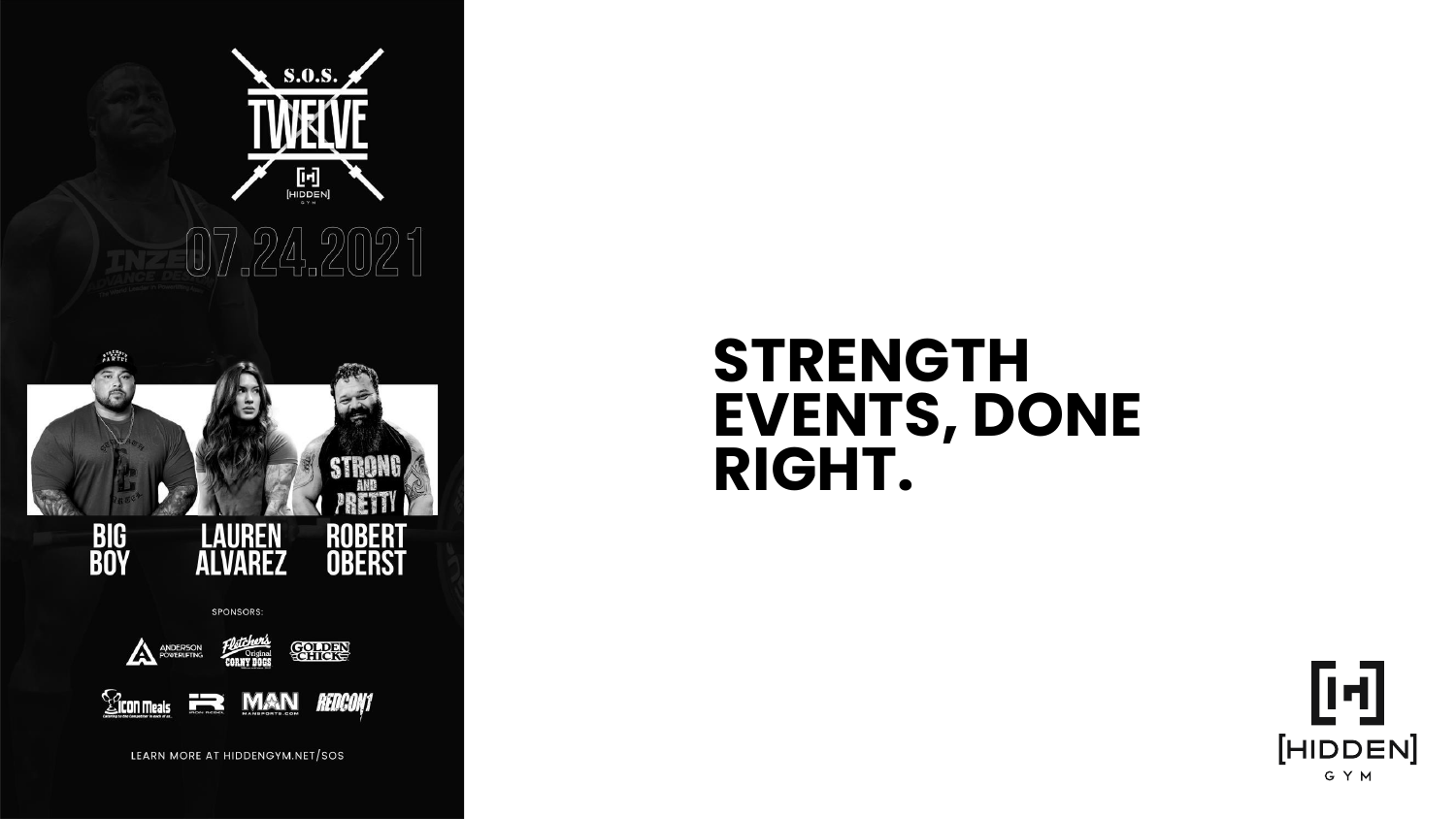### **HIDDEN GYM BRAND HIGHLIGHTS**

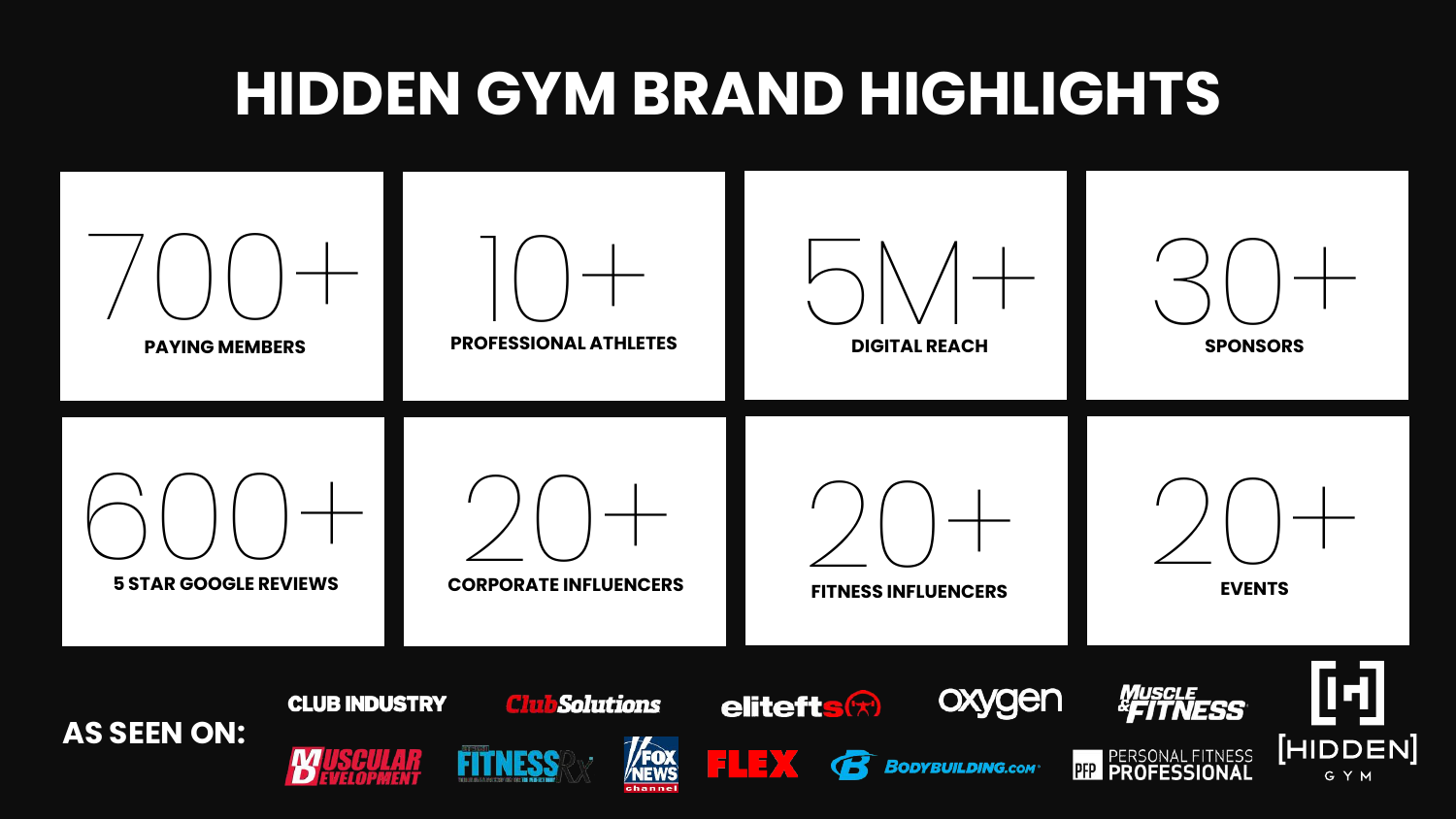

## **[CONNECT]**

- Digital Impact
- **Physical Impact**
- Create Brand Moments
- **Example and Sell to Athletes** and Attendees

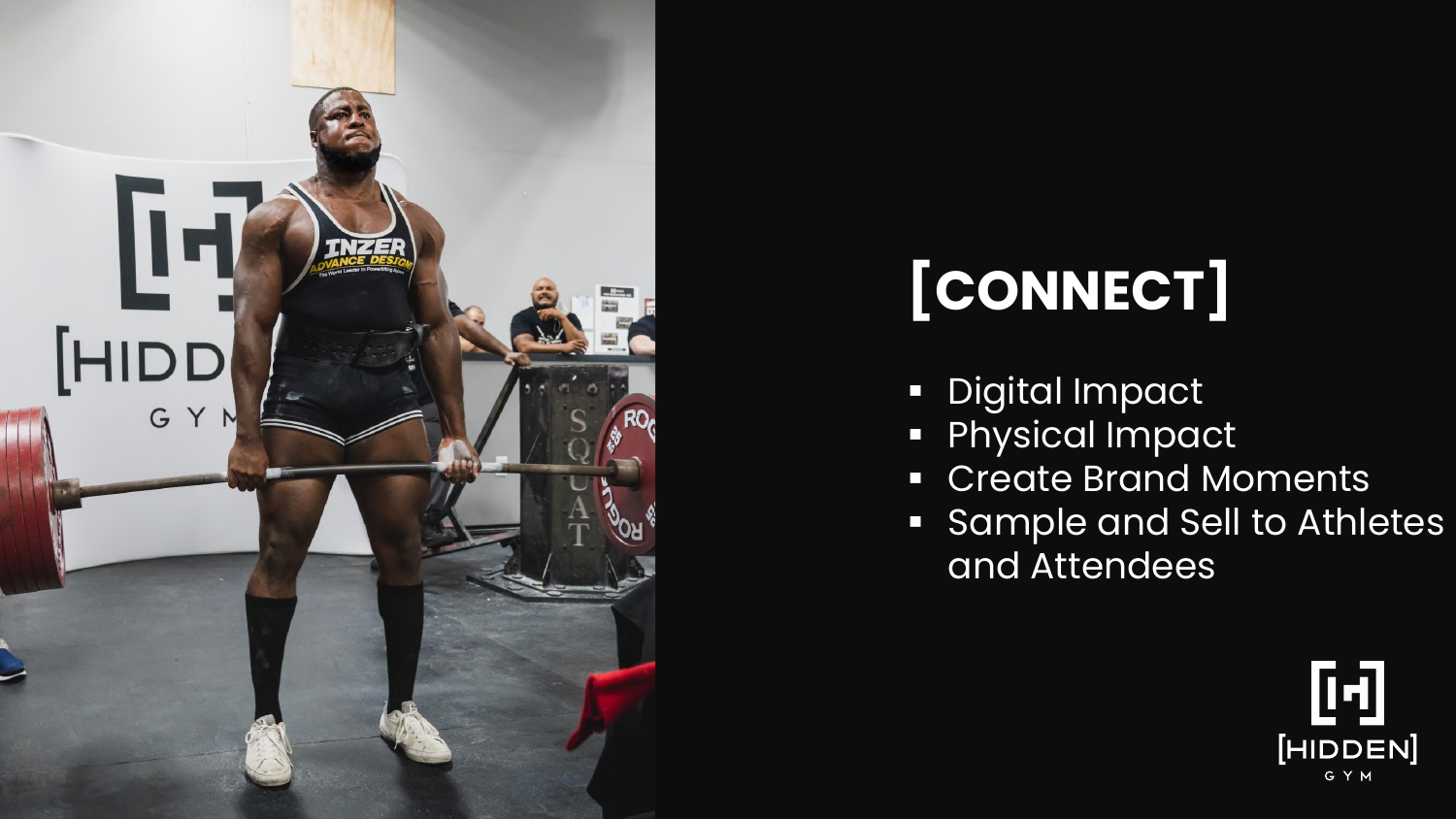

## **DIGITAL SPONSORSHIP**

- Inclusion in Email Blasts \*40k+ in DFW
- Hidden Gym Brand Social Shares
- **.** Hidden Gym Ownership and Team **Shares**
- **·** Influencer Reach
- **EVent Video Coverage**
- Event Photos Provided
- Backlinking from Hidden Gym Provided

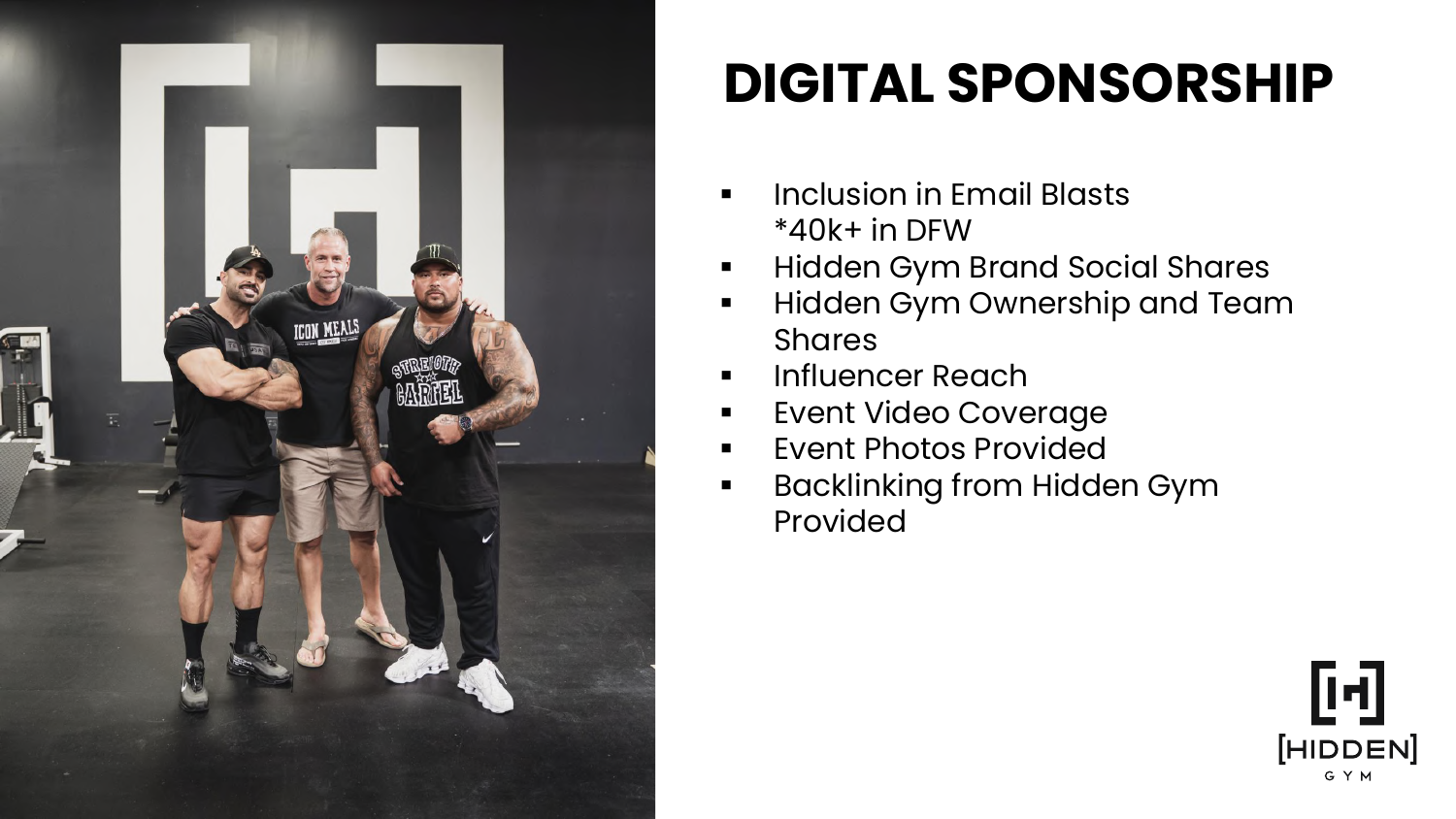

#### **PHYSICAL SPONSORSHIP**

- 8x8 Booth Space
- Logos at Event
- **■** DJ Mentions during event
- **EXEC** Athlete Goodie-Bags
- Event Tees
- **·** Local Demographics
	- Mean Household Income: \$131,204

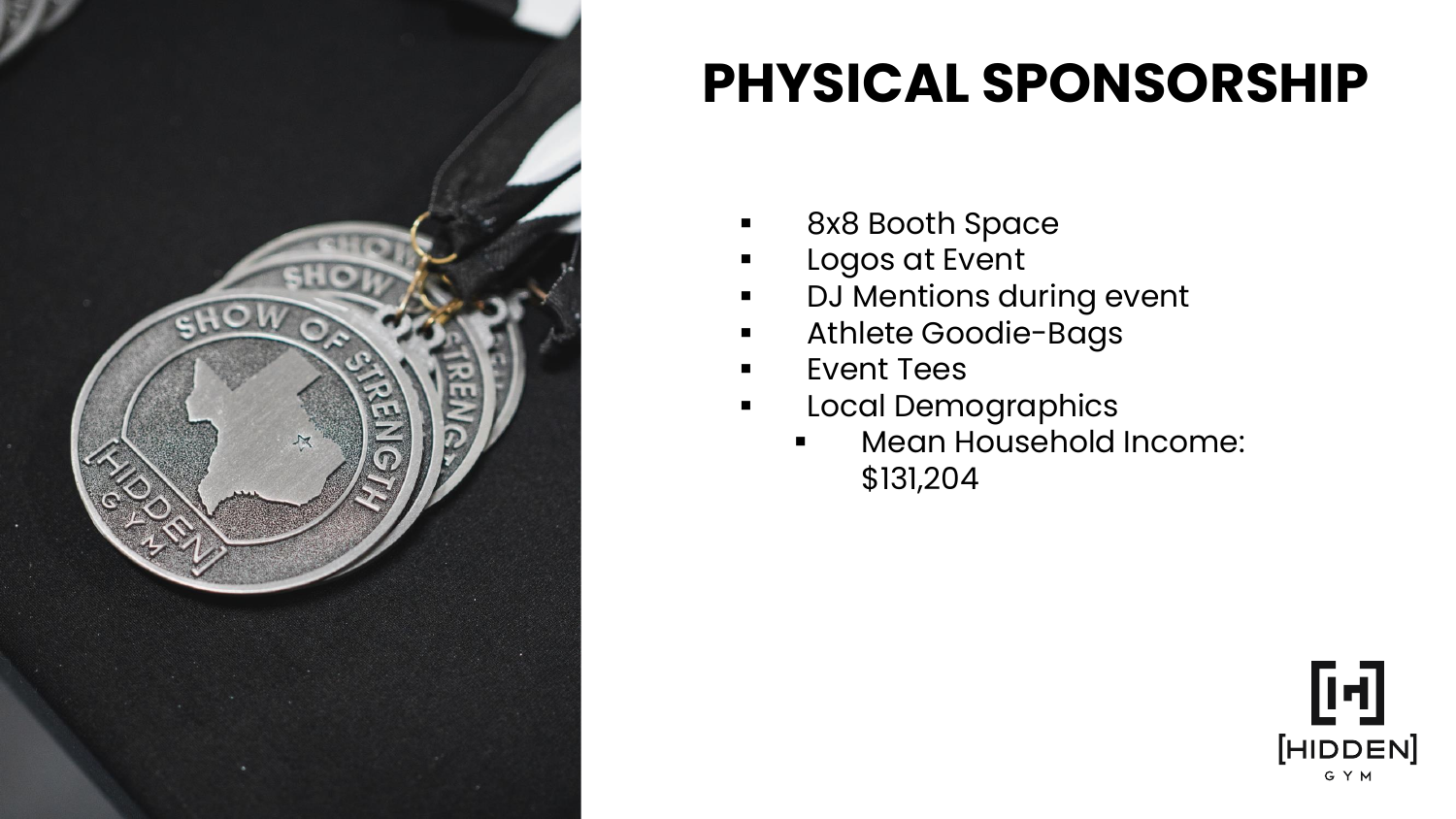

#### **CREATE BRAND MOMENTS.**

- Sponsor a Special Event
- Memorable Experience
- Highlight Reel

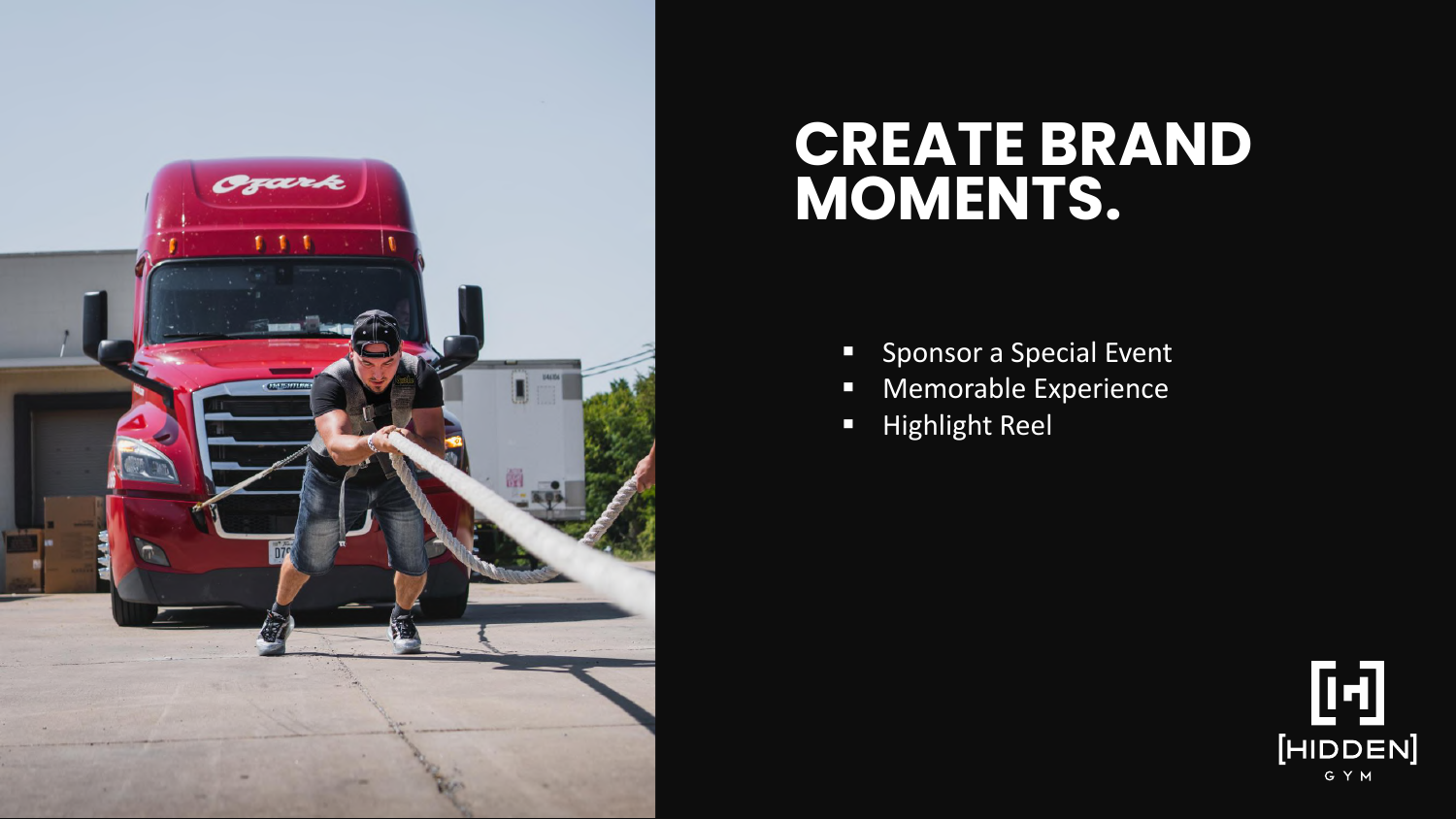

## **SPECIAL EVENTS AVAILABLE**

- Car Show
- Truck Pull
- Motorcycle Ride/Rally
- **Strongman "Pot-Luck" Event**
- DJ Booth

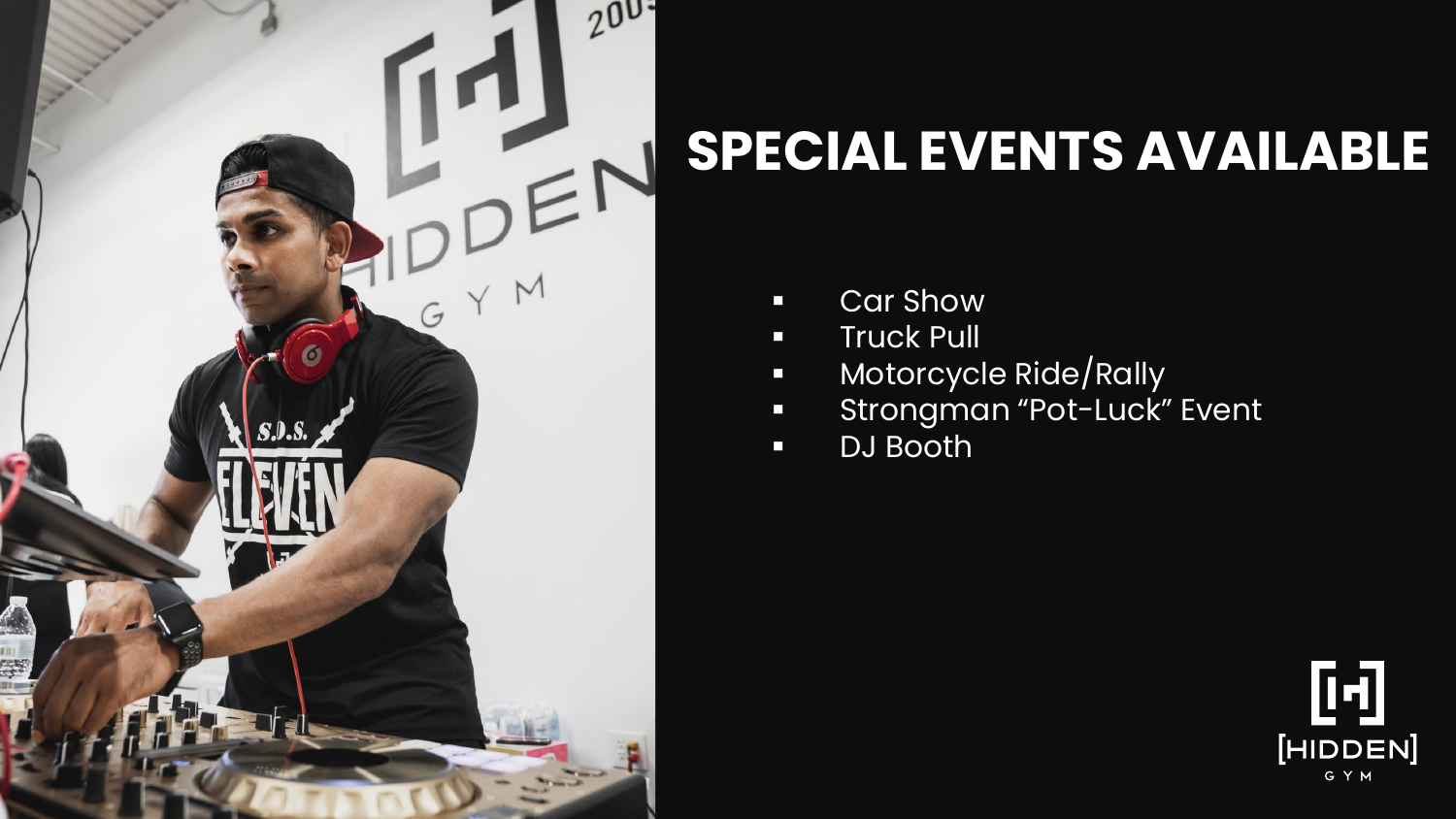## **PRICE SHEET**

#### **Title Sponsorships (1-2 Available per year)**

\$5000 for exclusive \$2500 for Co Sponsor *\*SOLD OUT for 2021*

#### **Digital Sponsor**

\$500 All digital offerings without a physical presence

#### **Physical Sponsor**

\$500 8x8 Booth and all physical event benefits

#### **Combo Package \*Most Popular**

\$750 All Digital and Physical benefits

#### **Special Event Sponsor \$500 + Material Costs**

25% discount when paired with any of the above

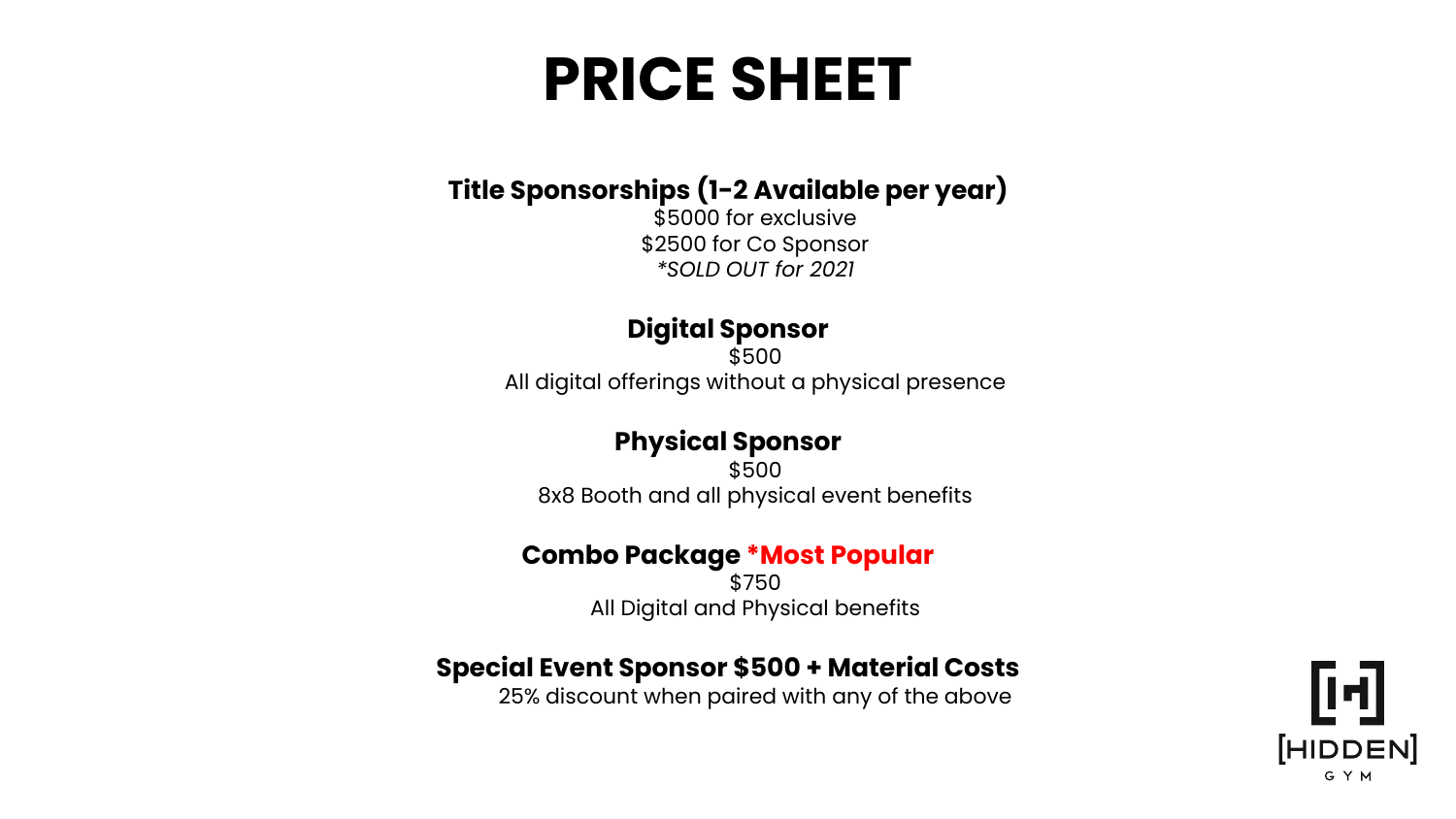

#### **7.24.21 SECURE A SPOT**

**E**: Greg@hiddengym.net